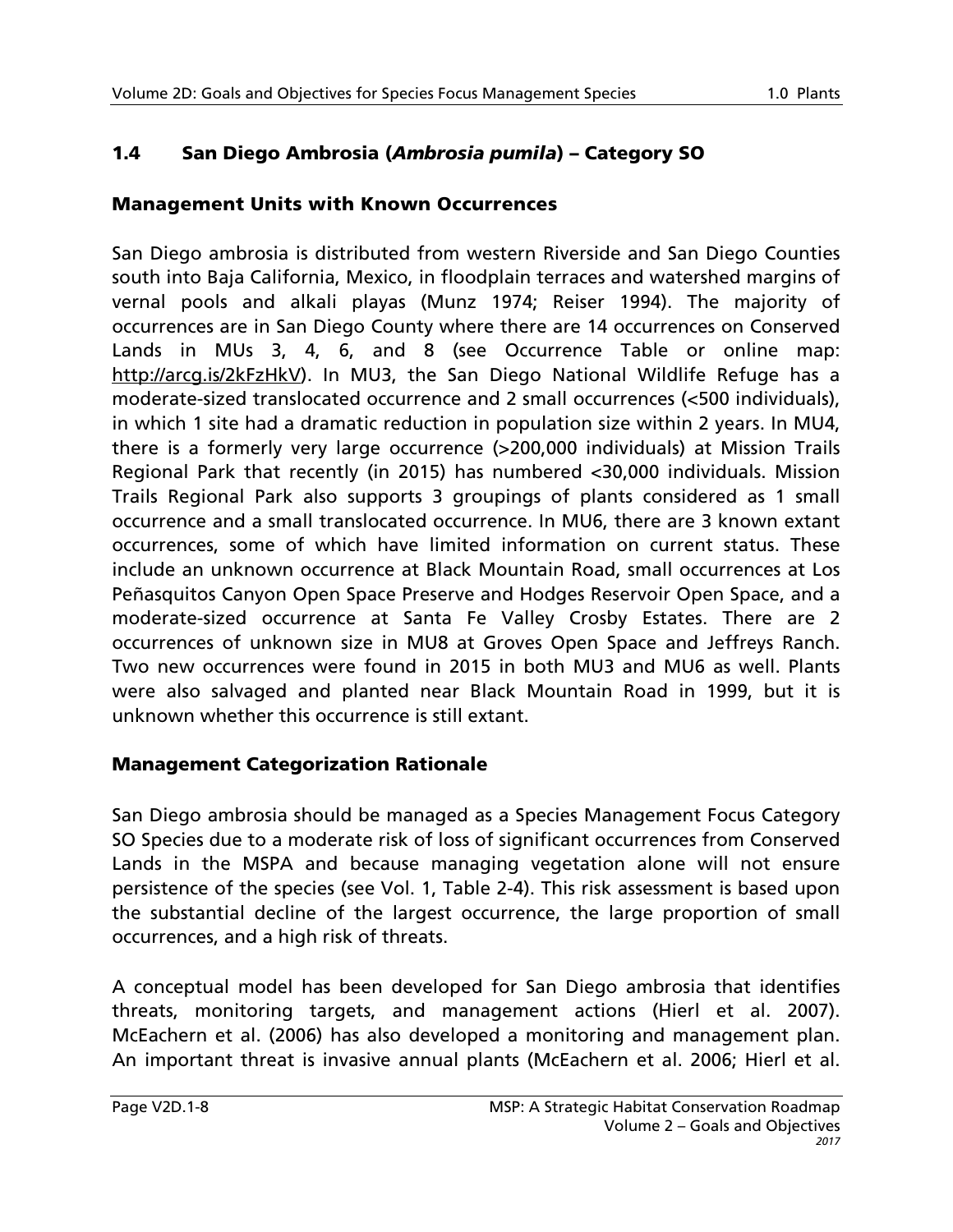2007; USFWS 2010; City San Diego 2012; Martin 2013). This species is also vulnerable to loss of genetic diversity as it can reproduce asexually and there is very little gene flow between nearby occurrences so that large occurrences are required to maintain genetic diversity (McGlaughlin and Friar 2006. The large Par 4 occurrence is genetically diverse while the Kumeyaay Lake occurrence has relatively low genetic diversity and may be a result of reduced occurrence size from invasive nonnative grasses. San Diego ambrosia appears to be a poor competitor and benefits from disturbance that opens up habitat for colonization (McEachern et al. 2006). San Diego ambrosia has poor seed production and viability and may depend on clonal growth, which further limits genetic diversity and may impact the ability of this species to respond to environmental change (see review in USFWS 2010).

In the past, occurrences were impacted by trampling from hikers, bikers, equestrians, and off-highway vehicle activity (USFWS 2010). This risk has been reduced at some occurrences because of recent fencing, signage, and enforcement (City San Diego 2009, 2011; B. Miller, pers. comm.). The species also appears to tolerate some level of disturbance such as periodic mowing and trampling (T. Oberbauer, pers. comm.). Feral pigs inhabit the upper San Diego River, and if they moved downstream could negatively impact San Diego ambrosia occurrences in MU4.

### Management and Monitoring Approach

The overarching goal for San Diego ambrosia is to maintain or enhance existing San Diego ambrosia occurrences to ensure multiple conserved occurrences with self-sustaining populations to increase resilience to environmental and demographic stochasticity, maintain genetic diversity, and ensure persistence over the long term (>100 years) in chaparral vegetation communities.

The management approach for San Diego ambrosia is to maintain and enhance occurrence in MUs 3, 4, 6, and 8 so that, over the long term, they are large enough (≥10,000 ramets during years of suitable growing conditions) to maintain genetic diversity (McEachern et al. 2006) and be more resilient to environmental changes. The small occurrences (<500 individuals) should be expanded to increase genetic diversity and improve chances of long-term viability. Best methods for managing invasive plants have been initiated (Kelly and Burrascano 2007; Hasselquist et al. 2009; City of San Diego 2013) and this work should continue until the BMPs are fully tested. BMPs should also be developed for expanding occurrences if invasive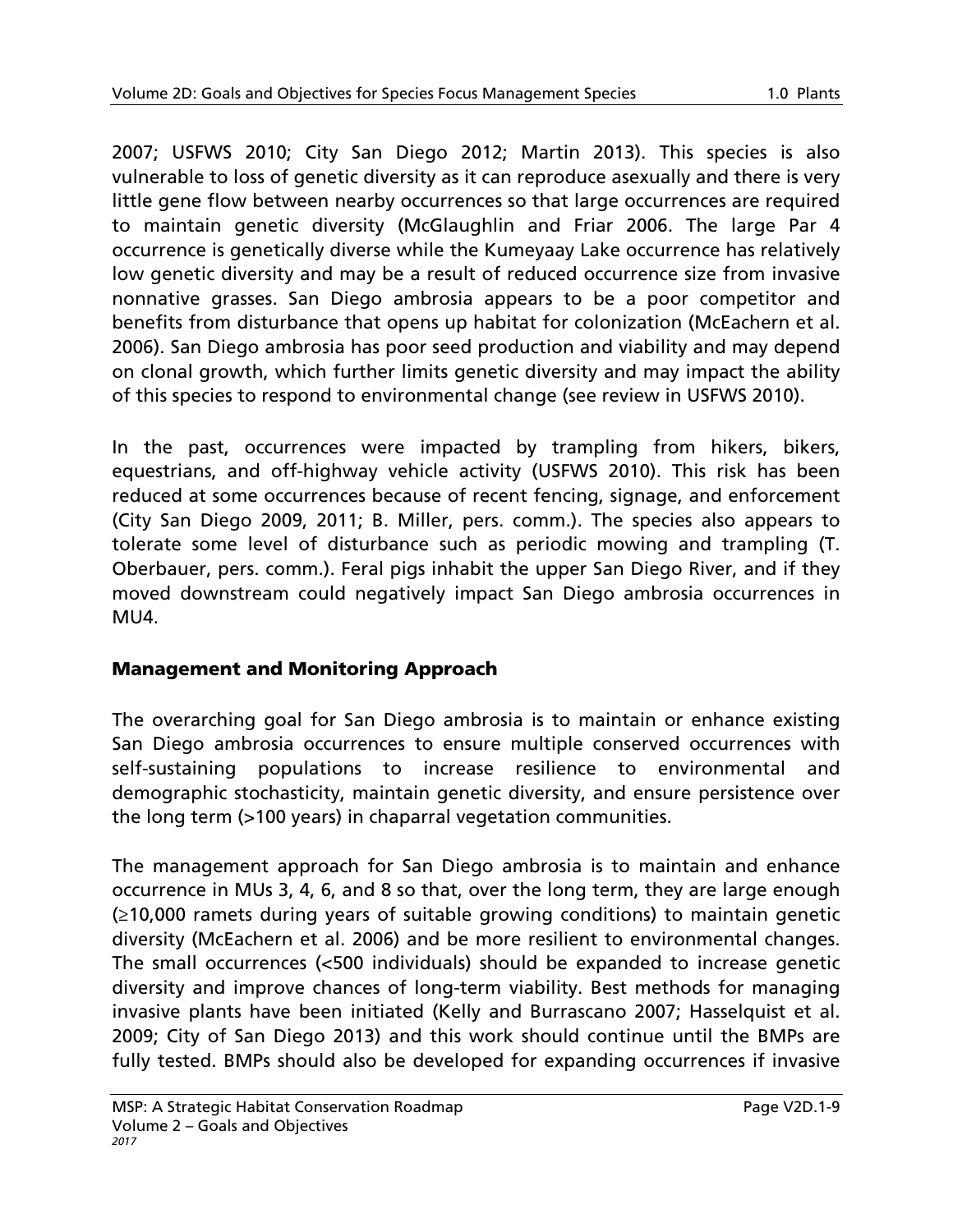plant control alone is not sufficient. Depending on feasibility, either a seed or vegetative cutting bank should be established to provide propagules for occurrence expansion and establishment, to maintain genetic diversity, and to rescue occurrences after catastrophic disturbance.

For the 2017–2021 planning cycle, the management and monitoring approach for San Diego ambrosia is to:

- (1) Annually inspect San Diego ambrosia occurrences on Conserved Lands (see Occurrence Table) using the regional rare plant IMG monitoring protocol to record abundance and collect habitat and threats covariate data to determine management needs. Conduct routine management actions identified and use BMPs with precautions to do no harm.
- (2) Prepare a section for San Diego ambrosia in the MSP Rare Plant Management Plan that prioritizes management actions to maintain large occurrences and expand ≥3 small occurrences on Conserved Lands based upon an assessment of data on occurrence status, habitat, threats, genetic data, and results of existing restoration efforts. Implement highest-priority management actions identified in the MSP Rare Plant Management Plan and monitor the effectiveness of implementation.
- (3) Prepare a section for San Diego ambrosia in the MSP Seed Collection, Banking, and Bulking Plan to preserve genetic diversity and rescue occurrences in case of catastrophic disturbance. Implement the MSP Seed Collection, Banking, and Bulking Plan to collect and store seed at a permanent seed bank and to provide propagules as needed for management-oriented research, existing population enhancement, and establishment of new occurrences.

For details and the most up-to-date goals, objectives, and actions, go to the MSP Portal San Diego Ambrosia summary page: [https://portal.sdmmp.com/view\\_species.php?taxaid=36517.](https://portal.sdmmp.com/view_species.php?taxaid=36517)

### San Diego Ambrosia References

City of San Diego. 2009. City of San Diego Rare Plant Monitoring Data.

City of San Diego. 2011. City of San Diego Rare Plant Monitoring Data.